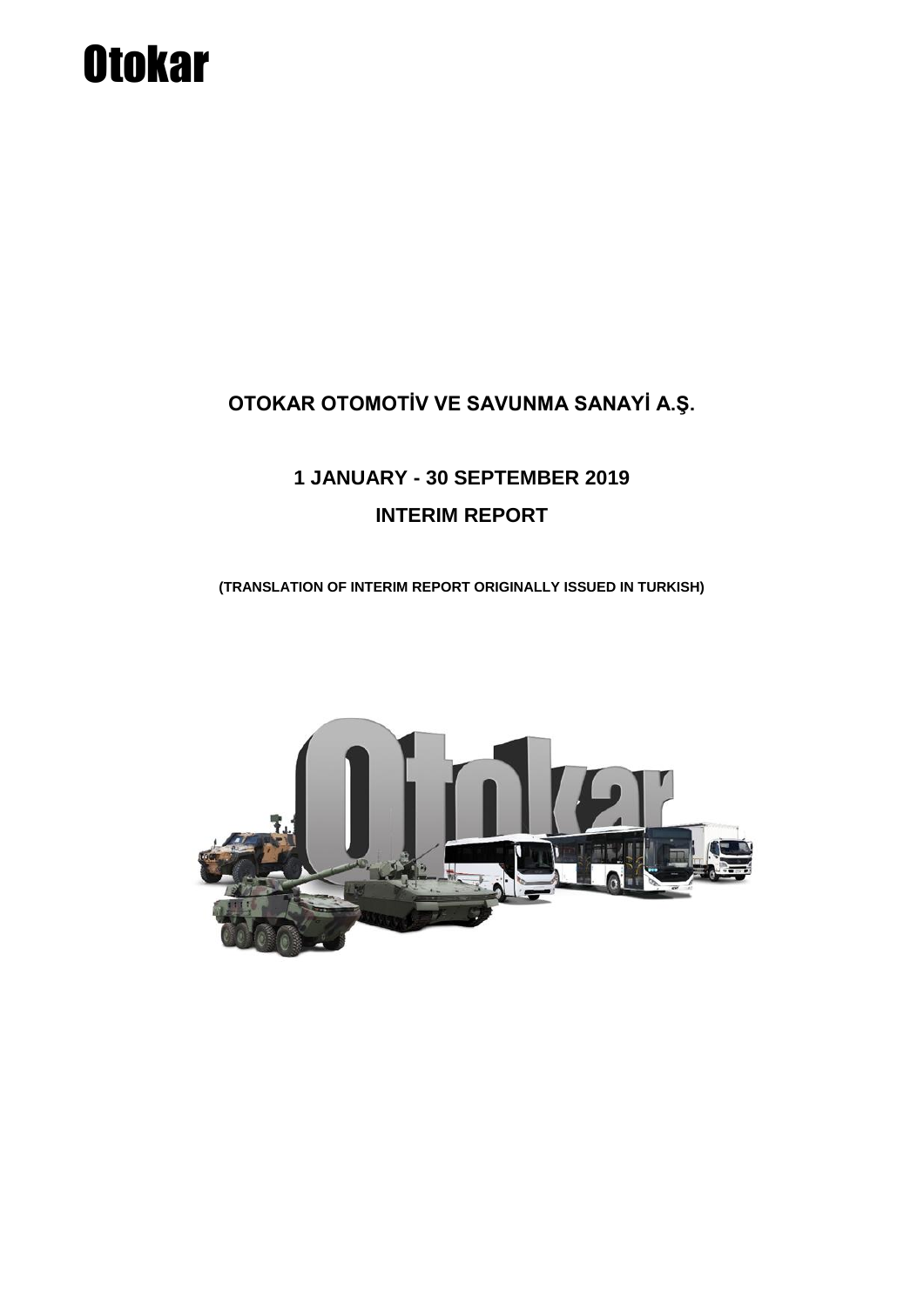#### **OTOKAR OTOMOTİV VE SAVUNMA SANAYİ A.Ş. 01.01.2019 - 30.09.2019 INTERIM PERIOD**

#### **INTERIM REPORT**

The consolidated financial statements of our Company reflecting the first nine months of 2019 activities and their results, prepared in accordance with the Turkish Accounting Standards/Turkish Financial Reporting Standards ("TAS/TFRS") introduced by the Public Oversight, Accounting and Auditing Standards Authority ("POA") of Turkey and their annexes and interpretations pursuant to the provisions of the Capital Markets Board ("CMB") Communiqué II-14.1 on the Principles of Financial Reporting in Capital Markets ("Communiqué"), are presented to our shareholders and the public.

The members of the Board of Directors appointed at the Ordinary General Assembly Meeting on 18.03.2019 and served the Board during the reporting period are shown below.

#### **BOARD OF DIRECTORS :**

#### **Name & Lastname Title**

| Yıldırım Ali KOÇ         | Chairman                      |
|--------------------------|-------------------------------|
| Levent CAKIROĞLU         | <b>Vice Chairman</b>          |
| Selin Ayla ÜNVER         | Member                        |
| İsmail Cenk ÇİMEN        | Member                        |
| Ahmet Serdar GÖRGÜC      | <b>Member-General Manager</b> |
| <b>Ahmet Nezih OLCAY</b> | <b>Independent Member</b>     |
| Ali İhsan KAMANLI        | <b>Independent Member</b>     |
| Kenan GÜVEN              | <b>Independent Member</b>     |

Our Board of Directors started to serve on March 18, 2019 and would be serving until the Ordinary General Assembly Meeting in order to audit 2019 accounts.

Provisions on the Members of the Board of Directors are outlined in Articles 11, 12 and 13 of the Company's Articles of Association and the Turkish Commercial Code provisions.

Following are the committees established under the provisions of the Corporate Governance Communiqué of the Capital Markets Board of Turkey and the information on the board members involved in these committees:

| <b>Committee</b>                                   | Chairman                 | <b>Member</b>            |
|----------------------------------------------------|--------------------------|--------------------------|
| <b>Audit Committee</b>                             | <b>Ahmet Nezih OLCAY</b> | Ali İhsan KAMANLI        |
| <b>Risk Management Committee</b>                   | ' Kenan GÜVEN            | <b>Ismail Cenk CIMEN</b> |
| Corporate Governance Committee   Ahmet Nezih OLCAY |                          | Levent CAKIROĞLU         |
|                                                    |                          | Hüseyin ODABAŞ           |

The revised working principles of the committees are available on the Company's website.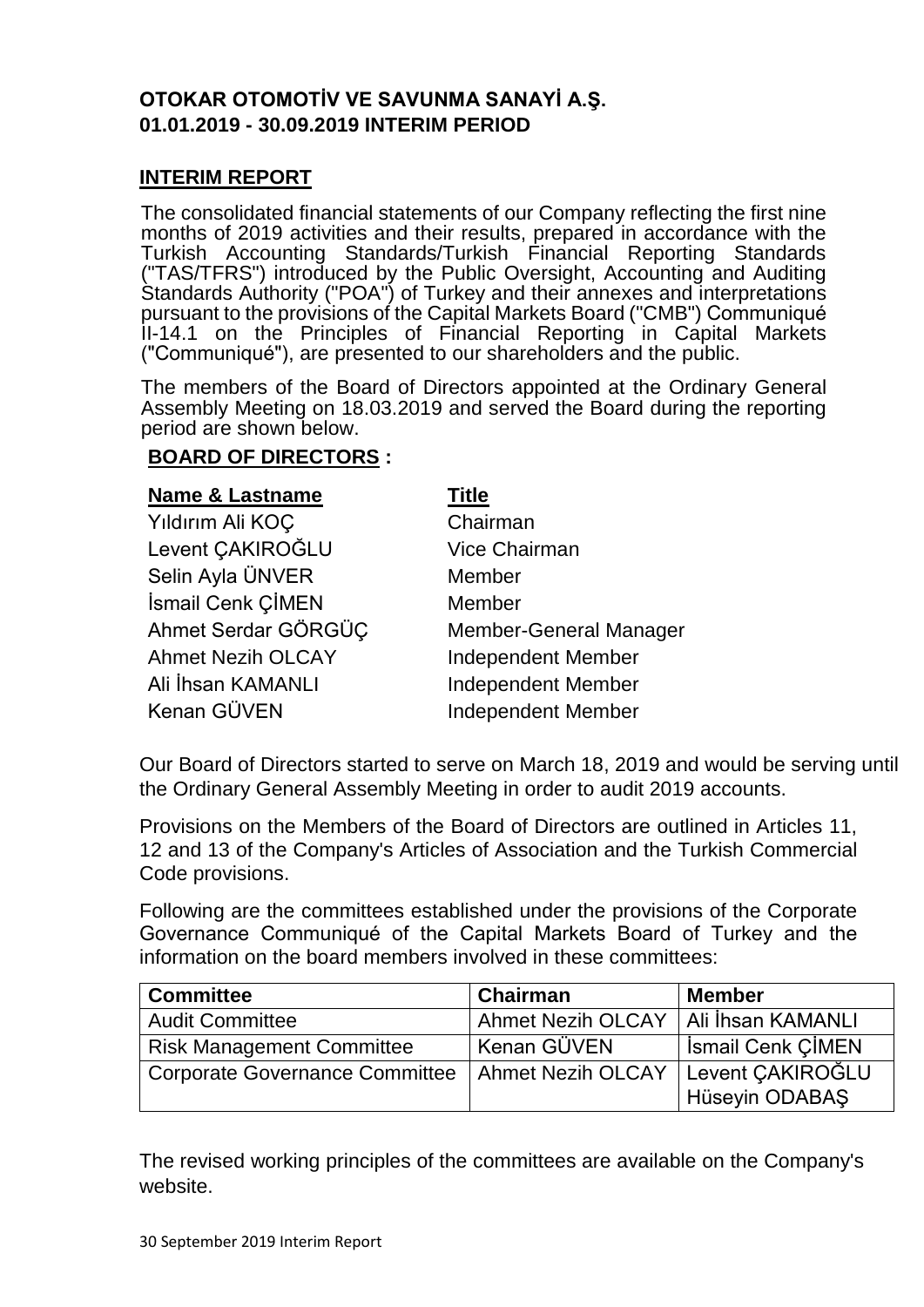#### **Partnership and Capital Structure**

As of September 30, 2019, our Company's registered capital ceiling is TL 100 million, and the issued capital is TL 24 million. Following is a list showing shareholders with more than 10% of the Company capital, their shares, and their ratio in our capital:

| <b>Shareholder Title</b> | <b>Share Amount (TL)</b> | Share % |
|--------------------------|--------------------------|---------|
| Koç Holding A.Ş.         | 10.722.750               | 44,68   |
| Ünver Holding A.S.       | 5.954.944                | 24,81   |
| <b>Other</b>             | 7.322.306                | 30,51   |
| <b>Total</b>             | 24.000.000               | 100,00  |

The parent company Koç Holding A.Ş. is controlled by Koç Family and the companies owned by Koç Family. Shareholder, Ünver Holding A.Ş., is controlled by Ünver Family. The balance representing 30.51% of our capital consists of shares with a nominal value of TL 7.322.306, other shareholders and publicly held shares.

Information related to subsidiaries and participations of the Company subject to consolidation is as follows:

| <b>Subsidiaries</b>                            | Country                     | <b>Nature of operation</b> | Area of activity |
|------------------------------------------------|-----------------------------|----------------------------|------------------|
| Otokar Europe SAS                              | France                      | Sales and Marketing        | Automotive       |
| <b>Otokar Land Systems Limited</b>             | <b>United Arab Emirates</b> | Sales and Marketing        | Automotive       |
| Otokar Europe Filiala                          | Romania                     | Sales and Marketing        | Automotive       |
| <b>Bucuresti SRL</b>                           |                             |                            |                  |
| <b>Participation</b>                           | <b>Country</b>              | <b>Nature of operation</b> | Area of activity |
| Al Jasoor Heavy Vehicle<br><b>Industry LLC</b> | <b>United Arab Emirates</b> | Sales and Marketing        | Automotive       |

Also, the Company's participation Al Jasoor Heavy Vehicle Industry LLC (Al Jasoor) which owns 49% of Otokar Land Systems LLC was established on May 28,2017 in the United Arab Emirates, for the purpose of automotive sales and marketing. Otokar Land Systems Limited is followed under the section "Investments accounted with equity method" in the financial statements.

#### **Amendments to the Articles of Association:**

No amendments were made on the Articles of Association during the Ordinary General Assembly which took place on March 18,2019.

#### **Dividends Distributed in the Last Three Years and their Ratios:**

Otokar distributed cash dividends through its issued capital based on the following ratios:

| Period | %      |
|--------|--------|
| 2016   | 250,00 |
| 2017   | 291,67 |
| 2018   | 300,00 |

The Company made cash payments regarding all the 2018 accounting period dividends to its shareholders on March 25, 2019.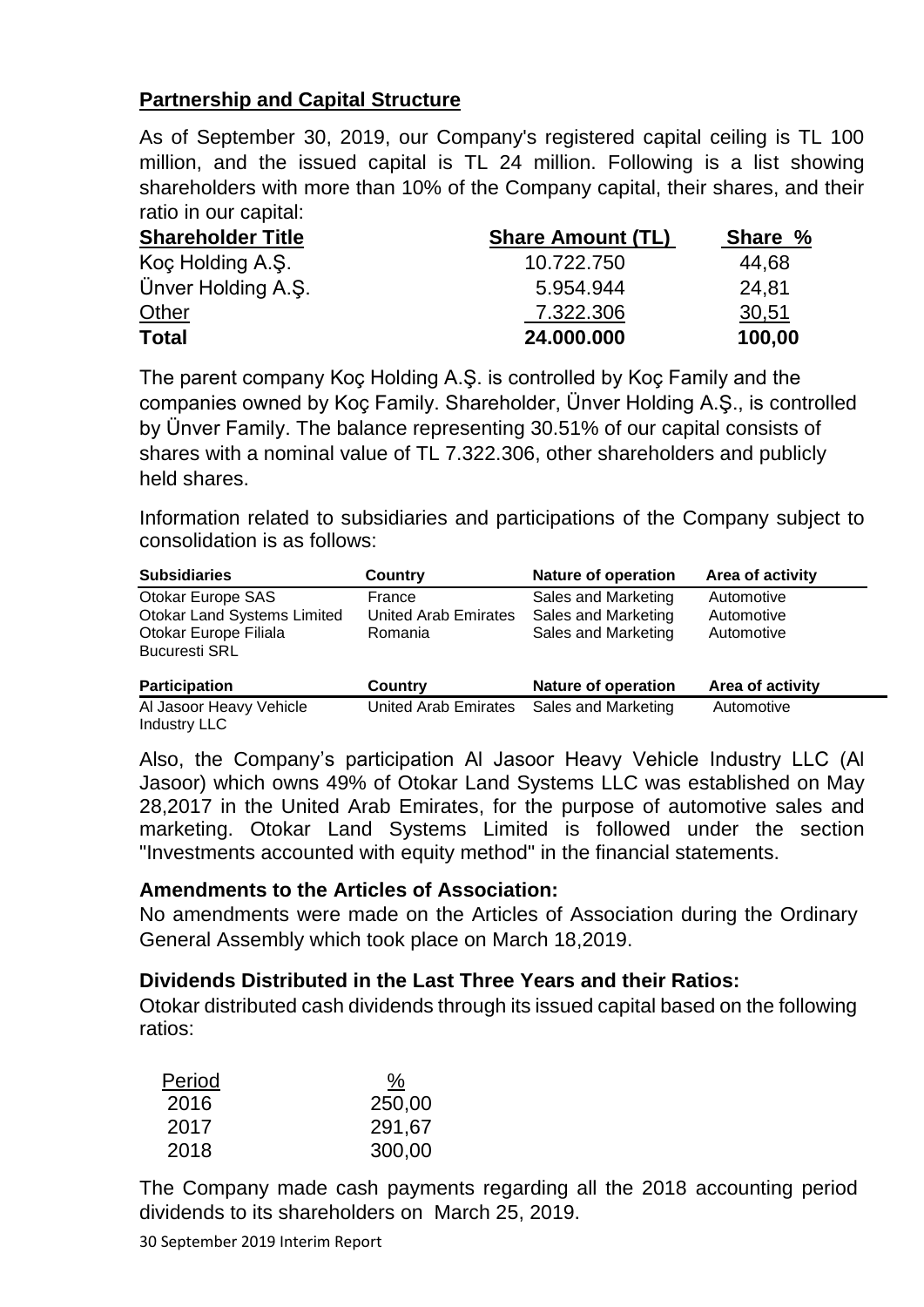Our shareholders can access the Company's corporate and financial data under the section "Investor Relations" on the website [www.otokar.com](http://www.otokar.com/)

#### **AUTOMOTIVE INDUSTRY AND OTOKAR**

Otokar operates in the automotive industry's commercial vehicles segment. Its product range consists of minibuses, midibuses and bus-like vehicles that are preferred for public transportation services and shuttle transportation for the commercial market. On the other hand, it comprises various types of 4x4 land vehicles, tactical wheeled/tracked military vehicles, and tanks and their variants for the defense industry services. In addition, the Company manufactures light trucks under the brand Atlas for the transportation and logistics industry.

#### **MARKET – SALES - PRODUCTION**

We can summarize the industry-specific developments in the first nine months of 2019 in line with the OSD (Automotive Manufacturers Association) data as follows:

 Total vehicle production recorded year on year decrease by 9% to 1.057.384 units in January-September 2019 period, while the automobile production decrease by 9% to 700.581 units. The transportation vehicle market decrease by 40% with 289.131 units in the first nine months of 2019, while automobile market decrease by 37% with 228.628 units compared to first nine months of 2018.

In the first nine months of 2019, vehicle segment-based production showed the following developments year on year;

- Light Commercial Vehicles Segment; 10% increase in minibus 37% decrease in midi-bus 12% decrease in pickup
- Heavy Commercial Vehicles Segment;
	- 9% increase in bus 22% decrease in large size truck 71% decrease in minor size truck
- The imported light commercial vehicle sales recorded 49% year-on-year decrease in the first nine months of 2019, while the domestic light commercial vehicle sales decreased by 47%.

The imports had 49% market share in this period.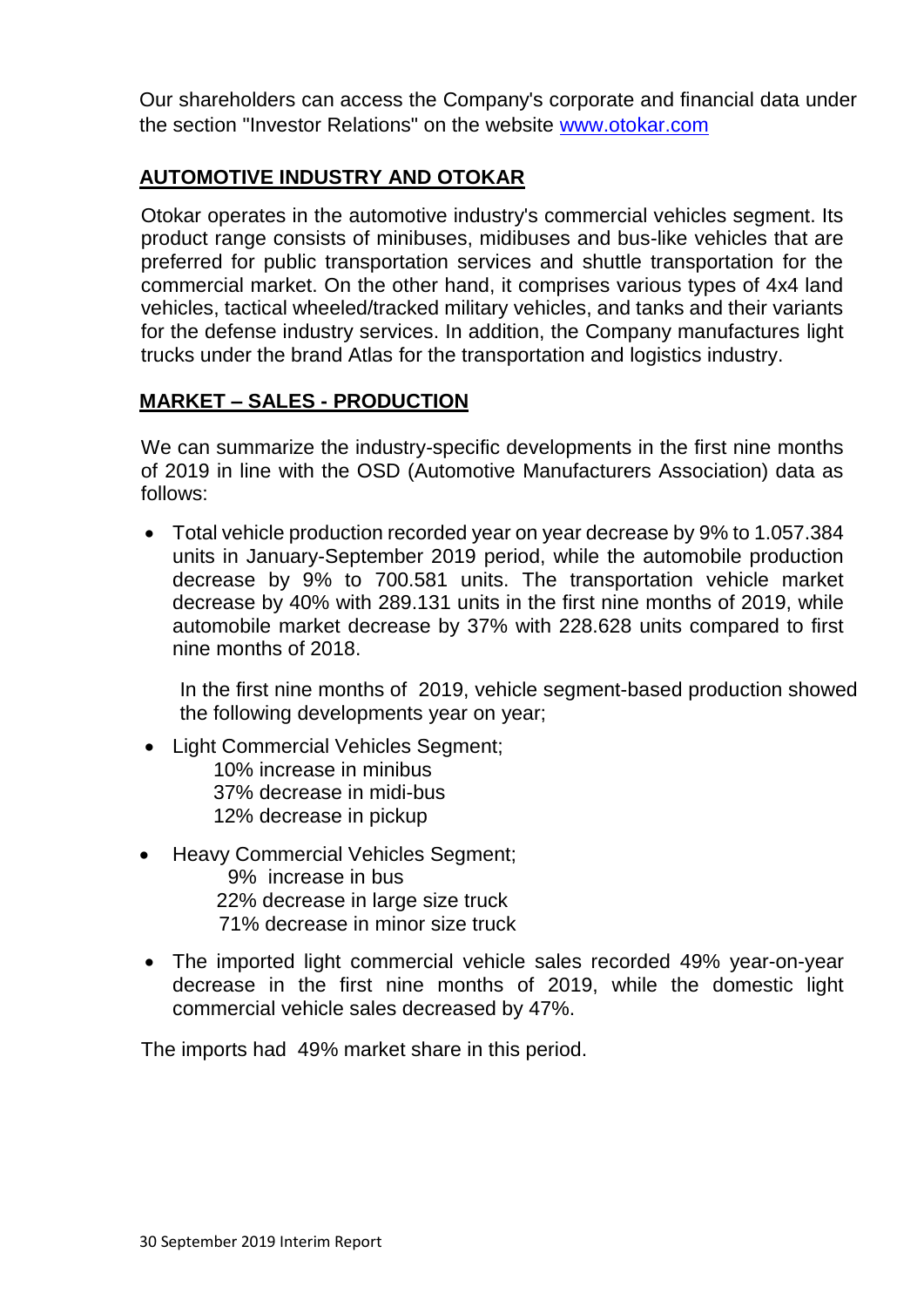#### **PRODUCTION AND SALES**

Our Company's production and sales figures by product type are presented below in comparison to the figures of the previous year:

| 2019 9M                 |                          | 2018 9M      |       | <b>Change (Units)</b> |                                                     | Change % |       |              |
|-------------------------|--------------------------|--------------|-------|-----------------------|-----------------------------------------------------|----------|-------|--------------|
|                         | <b>Production</b>        | <b>Sales</b> |       |                       | <b>Production Sales Production Sales Production</b> |          |       | <b>Sales</b> |
| <b>Small Bus</b>        | 534                      | 496          | 1.043 | 1.018                 | (509)                                               | (522)    | (49)  | (51)         |
| <b>Bus</b>              | 601                      | 688          | 315   | 310                   | 286                                                 | 378      | 91    | 122          |
| <b>Armored Vehicles</b> | 137                      | 124          | 37    | 29                    | 100                                                 | 95       | 270   | 328          |
| <b>Trailer</b>          | -                        | ۰            | 140   | 163                   | (140)                                               | (163)    | (100) | (100)        |
| <b>Truck</b>            | $\overline{\phantom{0}}$ | 227          | 250   | 221                   | (250)                                               | 6        | (100) | 3            |
| <b>TOTAL</b>            | 1.272                    | 1.535        | 1.785 | 1.741                 | (513)                                               | (206)    | (29)  | (12)         |

According to our consolidated financial statements prepared in line with the relevant legislation,

Our Company's 2019 first nine months revenue increased by 132% compared to same period of last year.

The distribution of our revenues in terms of domestic and international sales, and in comparison to the previous year, is as follows:

|                       | 2019                                     | 2018                                     |          |
|-----------------------|------------------------------------------|------------------------------------------|----------|
|                       | (January-<br>September)<br>(Thousand TL) | (January-<br>September)<br>(Thousand TL) | Change % |
| <b>Domestic Sales</b> | 347.210                                  | 444.446                                  | (22)     |
| <b>Export Sales</b>   | 1.530.133                                | 364.190                                  | 320      |
| <b>TOTAL</b>          | 1.877.343                                | 808.636                                  | 132      |

Our export total sales amounted to USD 267.573 thousand in the first nine months of 2019 (USD 74.858 thousand in the first nine months of 2018) accounting for 82% of the total turnover. (2018 9M: 45%)

In the first nine months of 2019, our capacity utilization was 13%. (2018 9M: 18%)

Otokar owes its growth to the products of its own design and intellectual property rights, developed through engineering and research development capabilities. Defining its strategies as growing in the defense industry, increasing the share of exports in its turnover expanding on the backdrop of new models, Otokar carries on activities to reach these targets.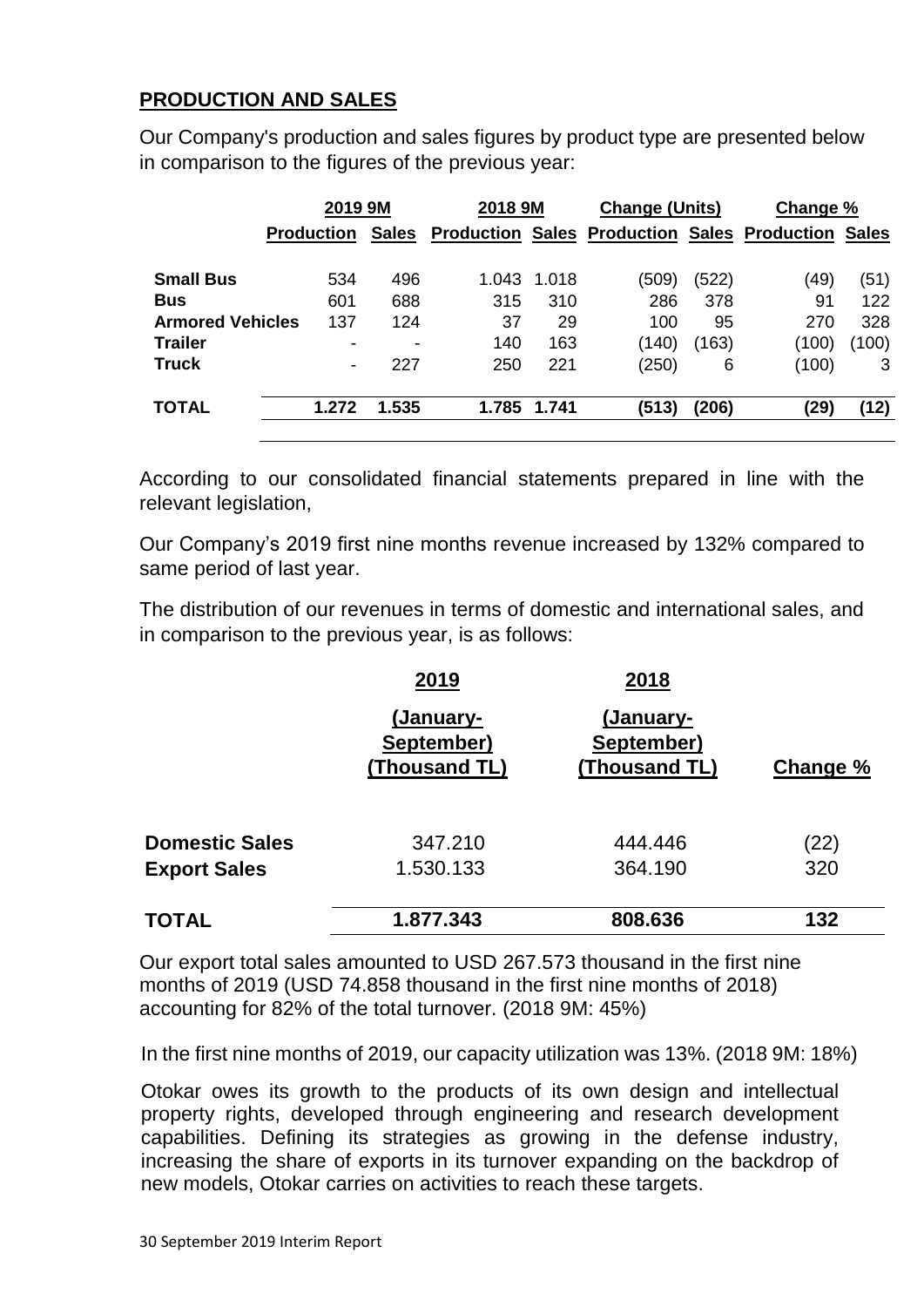#### **INVESTMENTS**

The "Otokar R&D Center" investments that started several years ago following a major decision to accelerate research and development with the aim of attaining the rapid growth targeted in vehicles with owned intellectual property rights continued in 2019.

Our Company's total investments amounted to USD 2.2 million in the first nine months of 2019.

#### **ADMINISTRATIVE ACTIVITIES**

The names and positions of the Senior Executives of our Company in 2019 are listed below:

| <b>Name &amp; Lastname</b> | Title                                                                     |
|----------------------------|---------------------------------------------------------------------------|
| Ahmet Serdar GÖRGÜC        | <b>General Manager</b>                                                    |
| Hüseyin ODABAŞ             | <b>Assistant General Manager-Finance</b>                                  |
| Ali Riza ALPTEKIN          | <b>Assistant General Manager-Commercial Vehicles</b>                      |
| Uğur Sedef VEHBİ           | <b>Assistant General Manager-Military Vehicles Marketing</b><br>and Sales |
| Hasan Basri AKGÜL          | Assistant General Manager-Domestic Sales and Marketing                    |

As of 30 September 2019 our Company has 1.966 employees in total (December 31, 2018: 1.966). 667 are administrative and office employees, and 1.299 are field employees (December 31, 2018: 630 office employees, 1.336 field employees).

No incidents of disputes or labor movements were observed during the year.

Our Company is subject to the Collective Labor Agreement signed between the Turkish Metal Workers Union and MESS (Turkish Employers' Association of Metal Industries) on January 30, 2018, and which came into force as of September 1, 2017.

Our Company has agreed to comply with the Principles of Corporate Governance issued by the Capital Markets Board, and to undertake the necessary amendments in line with changing conditions. Otokar has been rated by SAHA Kurumsal Yönetim ve Kredi Derecelendirme Hizmetleri A.Ş. in accordance with CMB's (Capital Markets Board) Communiqué on "The Principles Regarding Rating Activity in Capital Markets and Rating Agencies", and pertaining to rating the compliance of corporations listed on the BIST (previously the ISE - Istanbul Stock Exchange), with the Principles of Corporate Governance. The "Corporate Governance Rating Report" can be found at [www.otokar.com](http://www.otokar.com/)

Our Company's Corporate Governance Rating rose from 93.51 (9.35) in 2018 to 94.02 (9.40) in 2019.

Combining economic, environmental and social factors with corporate governance principles, Otokar was included in the BIST Sustainability Index for the fifth consecutive year with its efforts to create long-term value. Otokar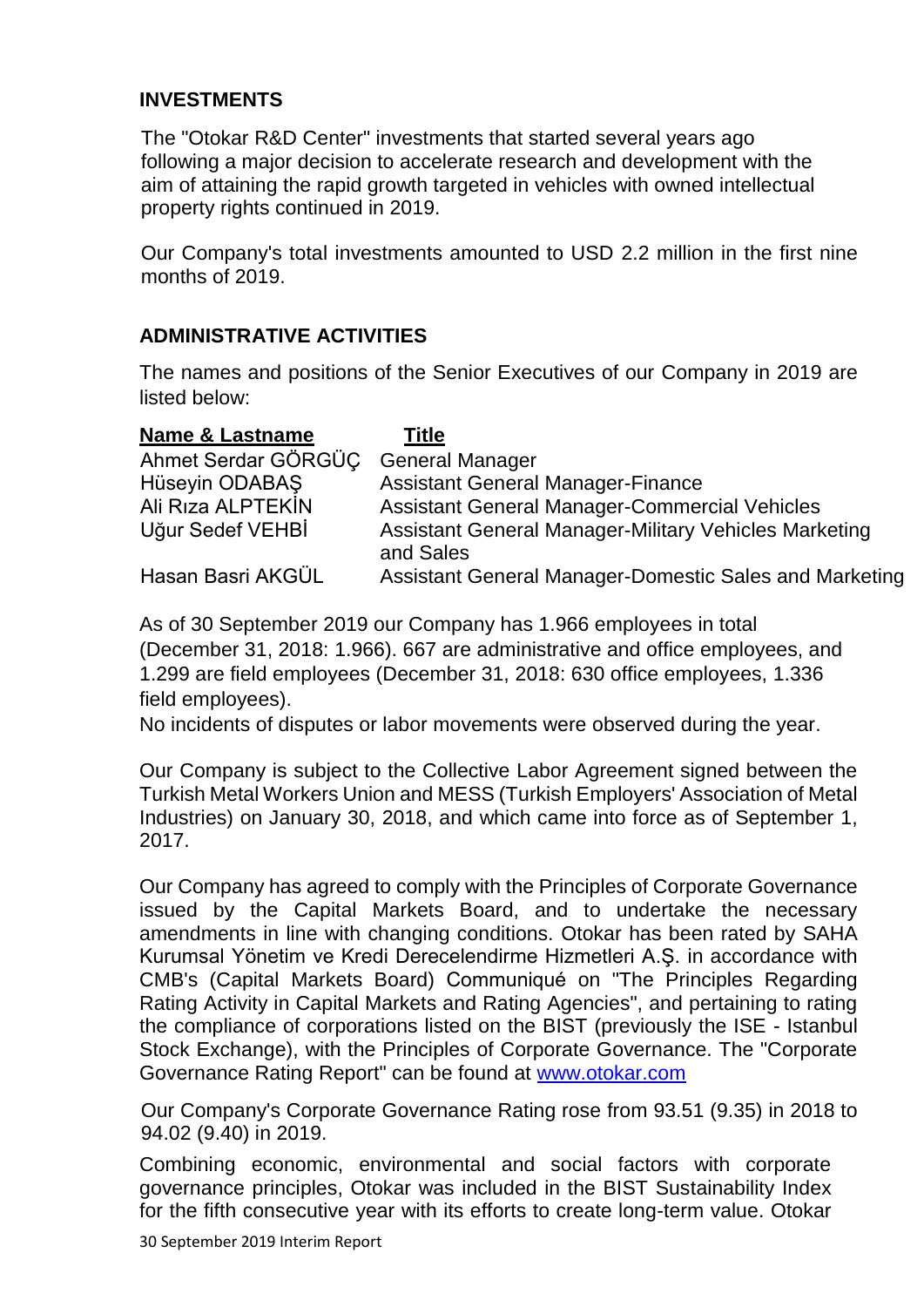2018 Sustainability Report can be accessed on the corporate website [www.otokar.com](http://www.otokar.com/)

#### **FINANCIAL RESULTS**

Our Company presents to the public its 2019 first nine months consolidated financial statements, which have been prepared in accordance with the Turkish Financial Reporting Standards (TFRS) that were implemented by the Public Oversight Accounting and Auditing Standards Authority (POA) pursuant to Capital Markets Board's (CMB) "Communiqué on the Principles of Financial Reporting in Capital Markets", numbered II-14.1. Appendices and comments related to these standards were also considered in preparing consolidated condensed financial statements.

The financial tables, notes, and ratios showing the results of our activities in the first nine months of 2019 are also presented for your information.

The consolidated revenues of our company as of September 30, 2019 totaled TL 1.877.343 thousand while gross profit totaled TL 717.677 thousand.

Pursuant to CMB regulations and according to consolidated financial statements prepared in accordance with Turkish Financial Reporting Standards, the Company has posted a profit of TL 293.789 thousand before tax, and a net profit of TL 297.386 thousand in the first nine months of 2019.